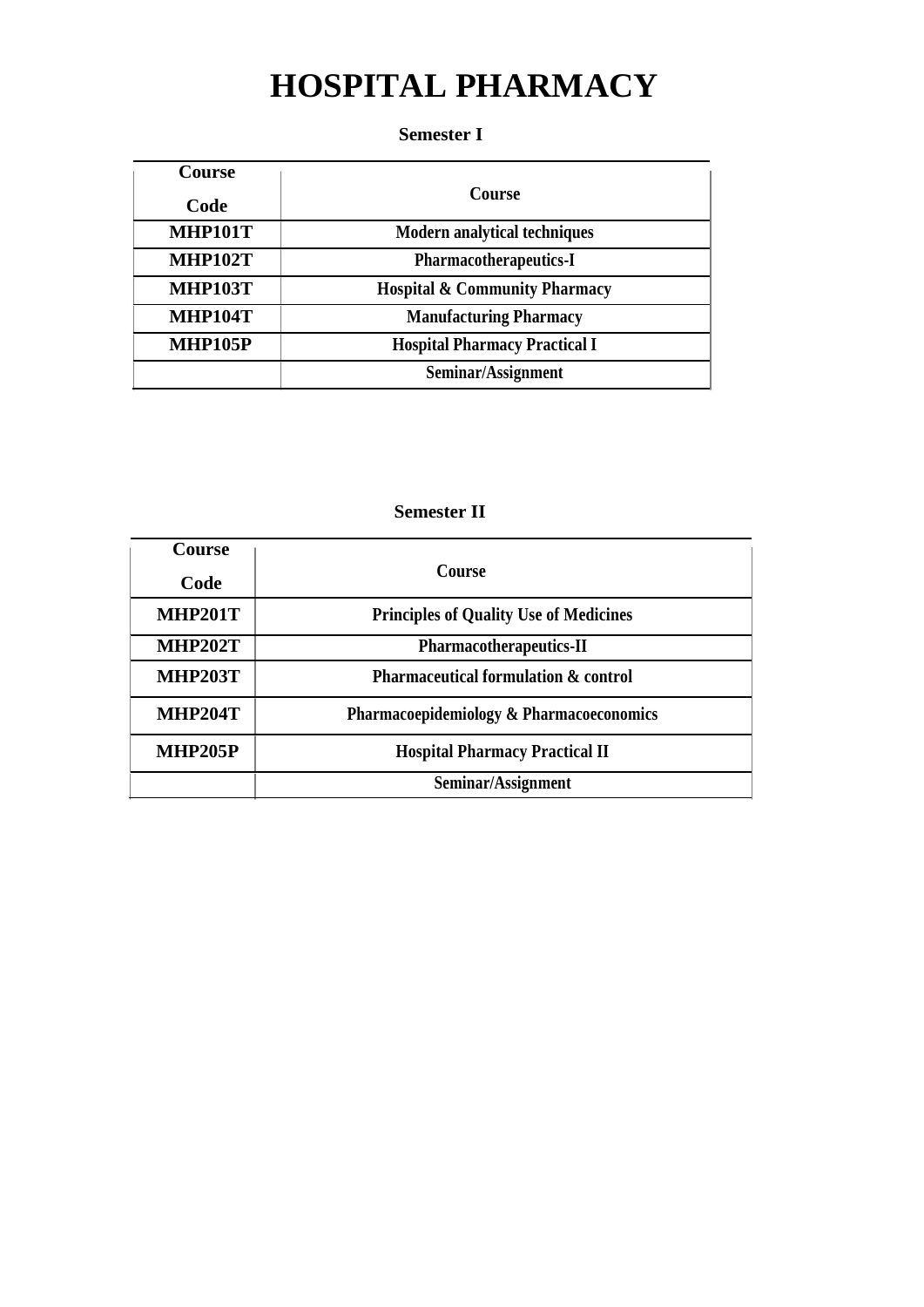### MODERN PHARMACEUTICAL ANALYTICAL TECHNIQUES (MHP101T)

Scope

This subject deals with various advanced analytical instrumental techniques for identification, characterization and quantification of drugs. Instruments dealt are NMR, Mass spectrometer, IR, HPLC, GC etc.

**Objectives** 

After completion of course student is able to know,

Chemicals and Excipients

The analysis of various drugs in single and combination dosage forms Theoretical and practical skills of the instruments

#### THEORY 60 HOURS

1 a. UV-Visible spectroscopy: Introduction, Theory, Laws, Instrumentation associated with UV-Visible spectroscopy,

Choice of solvents and solvent effect and Applications of UV-Visible spectroscopy.

b. IR spectroscopy: Theory, Modes of Molecular vibrations, Sample handling, Instrumentation of Dispersive and Fourier - Transform IR Spectrometer, Factors affecting vibrational frequencies and Applications of IR spectroscopy.

c. Spectroflourimetry: Theory of Fluorescence, Factors affecting fluorescence, Quenchers, Instrumentation and Applications of fluorescence spectrophotometer.

d. Flame emission spectroscopy and Atomic absorption spectroscopy: Principle, Instrumentation, Interferences and

Applications.

2. NMR spectroscopy: Quantum numbers and their role in NMR, Principle, Instrumentation, Solvent requirement in NMR, Relaxation process, NMR signals in various compounds, Chemical shift, Factors influencing chemical shift, Spin-Spin coupling, Coupling constant, Nuclear magnetic double resonance, Brief outline of principles of FT-NMR and 13C NMR. Applications of NMR spectroscopy.

3. Mass Spectroscopy: Principle, Theory, Instrumentation of Mass Spectroscopy, Different types of ionization like electron impact, Hrs chemical, field, FAB and MALDI, APCI, ESI, APPI Analysers of Quadrupole and Time of Flight, Mass fragmentation and its rules, Meta stable ions, Isotopic peaks and Applications of Mass spectroscopy.

4. Chromatography: Principle, apparatus, instrumentation, chromatographic parameters, factors affecting resolution and applications of the following:

a) Paper chromatography b) Thin Layer chromatography

c) Ion exchange chromatography d) Column chromatography

e) Gas chromatography f) High Performance Liquid chromatography g) Affinity chromatography.

5. a. Electrophoresis: Principle, Instrumentation, Working condition factors affecting separation and application of the following;

a) Paper electrophoresis b) Gel electrophoresis c) Capillary electrophoresis d) Zone

electrophoresis e) Moving boundary electrophoresis f) Isoelectric focusing

b. X Ray Crystallography: Production of x rays, different x rays diffraction methods, Bragg's law, rotating crystal technique, X rays powder technique , types of crystals and application of x rays diffraction.

6. immunological assays: RIA (Radio Immuno assay), ELISA, Bioluminescence assays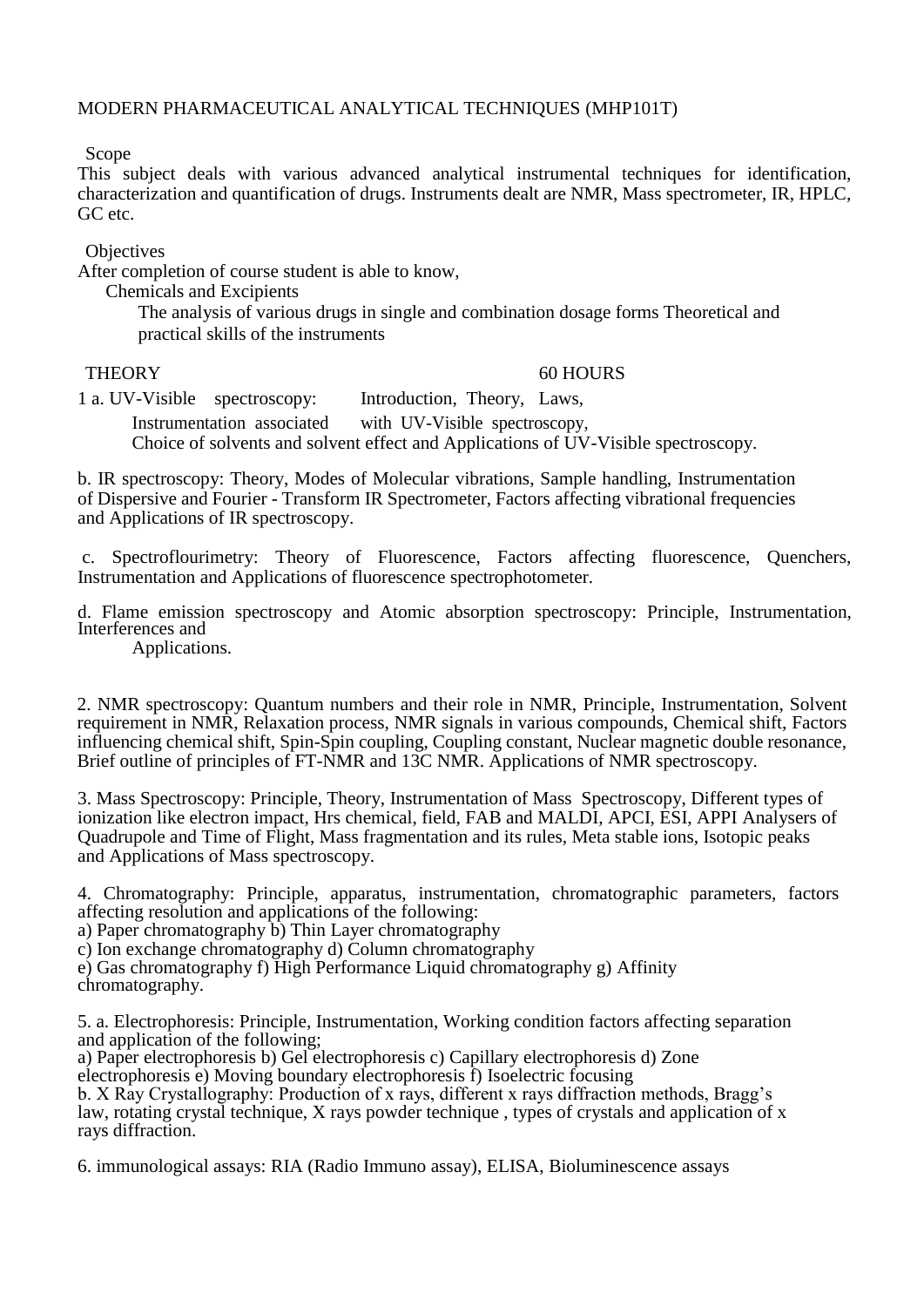**REFERENCES** 

1. Spectrometric Identification of Organic compounds - Robert M Silverstein, Sixth edition, John Wiley & Sons, 2004.

2. Principles of Instrumental Analysis - Doglas A Skoog, F. James Holler, Timothy A. Nieman, 5th edition, Eastern press, Bangalore, 1998.

- 3.Instrumental methods of analysis Willards, 7th edition, CBS publishers.
- 4. Practical Pharmaceutical Chemistry Beckett and Stenlake, Vol
- II, 4th edition, CBS Publishers, New Delhi, 1997.
- 5.Organic Spectroscopy William Kemp, 3rd edition, ELBS, 1991.
- 6. Quantitative Analysis of Drugs in Pharmaceutical formulation -
- P D Sethi, 3rd Edition, CBS Publishers, New Delhi, 1997.
- 7. Pharmaceutical Analysis- Modern methods Part B J W

Munson, Volume 11, Marcel Dekker Series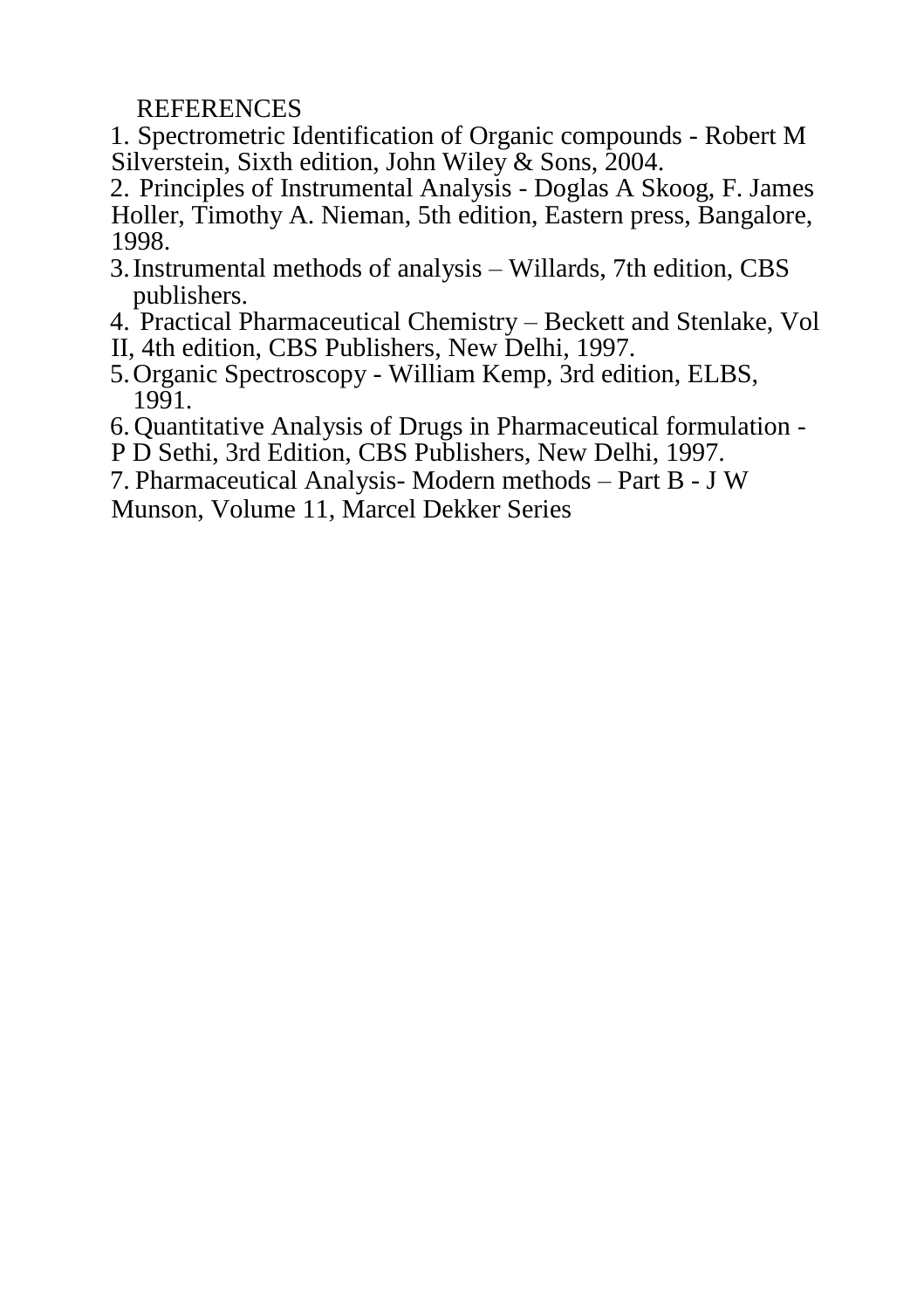### **PHARMACOTHERAPEUTICS – I (MHP102T)**

### **Scope**

**This course aims to enable the students to understand the different treatment approaches in managing various disease conditions. Also, it imparts knowledge and skills in optimizing drug therapy of a patient by individualizing the treatment plan through evidence-based medicines.**

### **Objectives**

**Upon completion of this course it is expected that students shall be able to: Describe and explain the rationale for drug therapy**

**Summarize the therapeutic approach for management of various disease conditions including reference to the latest available evidence**

**Discuss the clinical controversies in drug therapy and evidence based medicine** 

**Prepare individualized therapeutic plans based on diagnosis**

**Identify the patient specific parameters relevant in initiating drug therapy, and monitoring therapy (including alternatives, time- course of clinical and laboratory indices of therapeutic response and adverse effect/s)**

### **THEORY**

**Etiopathogenesis and pharmacotherapy of diseases associated with following systems**

- **1. Cardiovascular system: Hypertension, Congestive cardiac failure, Acute coronary syndrome, Arrhythmias, Hyperlipidemias.**
- **2. Respiratory system: Asthma, Chronic obstructive airways disease, Drug induced pulmonary diseases**
- **3. Endocrine system: Diabetes, Thyroid diseases**

**4. Gastrointestinal system: Peptic ulcer diseases, Reflux esophagitis, Inflammatory bowel diseases, Jaundice & hepatitis**

- **5. Gastrointestinal system: Cirrhosis, Diarrhoea and Constipation, Drug-induced liver disease**
- **6. Hematological diseases: Anemia, Deep vein thrombosis, Drug induced hematological disorders**

**7. Bone and joint disorders: Rheumatoid arthritis, Osteoarthritis, Gout, Osteoporosis**

**8. Dermatological Diseases: Psoriasis, Eczema and scabies, impetigo, drug induced skin disorders**

**9. Ophthalmology: Conjunctivitis, Glaucoma**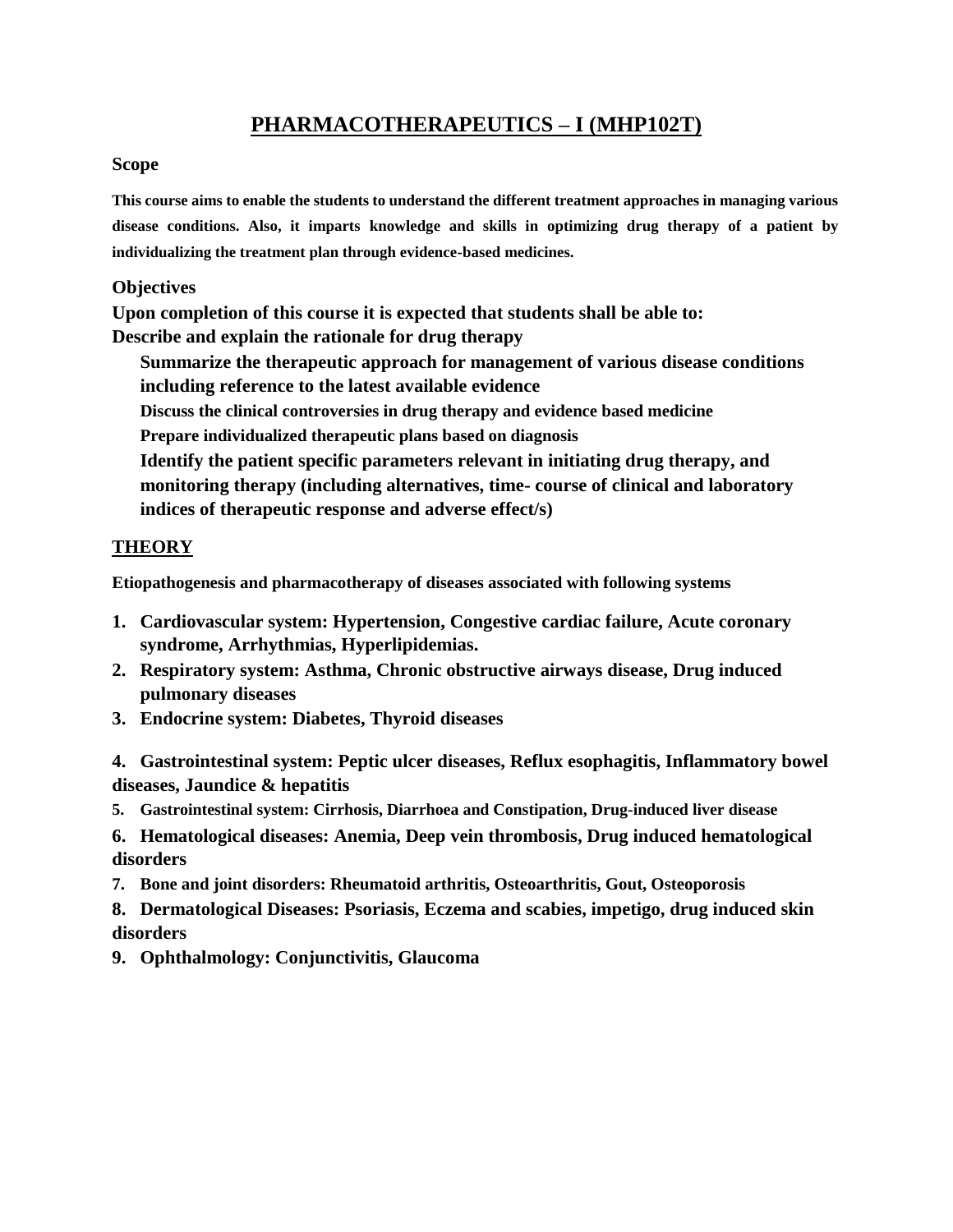- **1. Roger and Walker. Clinical Pharmacy and Therapeutics – Churchill Livingstone publication**
- **2. Joseph T. Dipiro et al. Pharmacotherapy: A Pathophysiologic Approach-Appleton & Lange**
- **3. Robins SL. Pathologic basis of disease -W.B. Saunders publication**
- **4. Eric T. Herfindal. Clinical Pharmacy and Therapeutics- Williams and Wilkins Publication**
- **5. Lloyd Young and Koda-Kimble MA Applied Therapeutics: The clinical Use of Drugs Lippincott Williams and Wilkins**
- **6. Chisholm- Burns Wells Schwinghammer Malone and Joseph P Dipiro. Pharmacotherapy Principles and practice-– McGraw Hill Publication**
- **7. Carol Mattson Porth. Principles of Pathophysiology- Lippincott Williams and Wilkins**
- **8. Harrison's. Principles of Internal Medicine - McGraw Hill**
- **9. Relevant review articles from recent medical and pharmaceutical literature**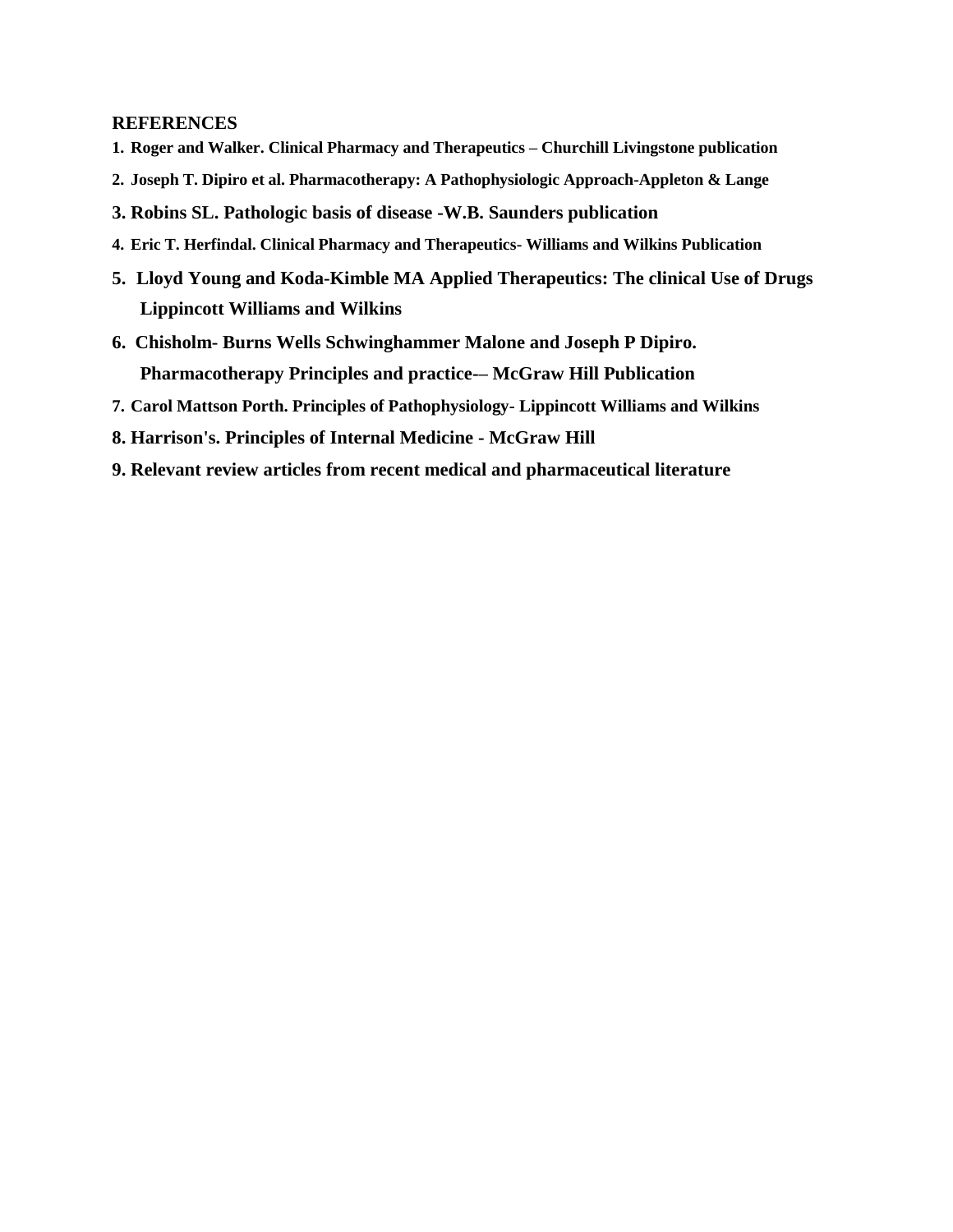### **HOSPITAL & COMMUNITY PHARMACY (MHP103T)**

#### **Scope**

**This course is designed to impart basic knowledge and skills that are required to practice pharmacy in both hospital and community settings.**

### **Objectives**

**Upon completion of this course it is expected that students shall be able to: Understand the organizational structure of hospital pharmacy Understand drug policy and drug committees Know about procurement & drug distribution practices Know the admixtures of radiopharmaceuticals Understand the community pharmacy management Know about value added services in community pharmacies**

### **THEORY**

- **1. Introduction to Hospitals – Definition, classification, organizational structure Hospital Pharmacy: Definition, Relationship of hospital pharmacy department with other departments, Organizational structure, legal requirements, work load statistics, Infrastructural requirements, Hospital Pharmacy Budget and Hospital Pharmacy management Hospital Drug Policy: Pharmacy & Therapeutics Committee, Infection Control committee, Research & Ethics Committee, Management of Medicines as per NABH**
- **2. Hospital Formulary Guidelines and its development, Developing Therapeutic guidelines, Drug procurement process, and methods of Inventory control, Methods of Drug distribution, Intravenous admixtures, Hospital Waste Management**
- **3. Education and training: Training of technical staff, training and continuing education of pharmacists, Pharmacy students, Medical staff and students, Nursing staff and students, Formal and informal meetings and lectures, Drug and therapeutics newsletter. Community Pharmacy Practice: Definition, roles & responsibilities of community pharmacists, and their relationship with other health care providers.**

**Community Pharmacy management: Legal requirements to start community pharmacy, site selection, lay out & design, drug display, super drug store model, accounts and audits, Good dispensing practices, Different softwares & databases used in community pharmacies. Entrepreneurship in community pharmacy.**

**4. Prescription – Legal requirements & interpretation, prescription related problems Responding to symptoms of minor ailments: Head ache, pyrexia, menstrual pains, food and drug allergy OTC medication: Rational use of over the counter medications Medication counseling and use of patient information leaflets Medication adherence – Definition factors influencing adherence behavior, strategies to improve medication adherence**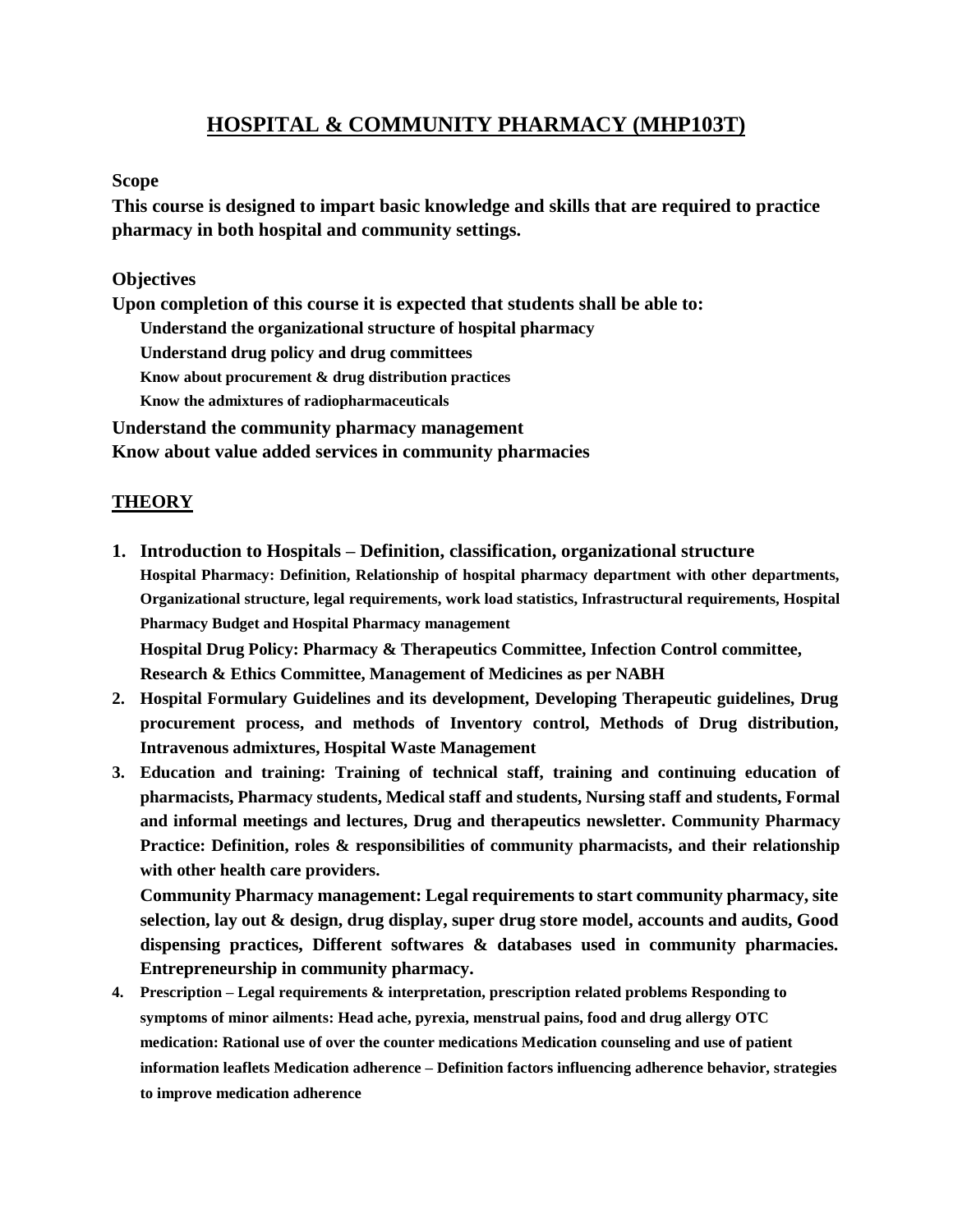**Patient referrals to the doctors**

**ADR monitoring in community pharmacies**

**5. Health Promotion – Definition and health promotion activities, family planning, Health screening services, first aid, prevention of communicable and non-communicable diseases, smoking cessation, Child & mother care National Health Programs- Role of Community Pharmacist in Malaria and TB control programs Home Medicines review program – Definition, objectives, Guidelines, method and outcomes Research in community pharmacy Practice**

- **1. Hospital Pharmacy - Hassan WE. Lea and Febiger publication.**
- **2. Textbook of hospital pharmacy - Allwood MC and Blackwell.**
- **3. Avery's Drug Treatment, Adis International Limited.**
- **4. Community Pharmacy Practice – Ramesh Adepu, BSP Publishers, Hyderabad**
- **5. Remington Pharmaceutical Sciences.**
- **6. Relevant review articles from recent medical and pharmaceutical literature**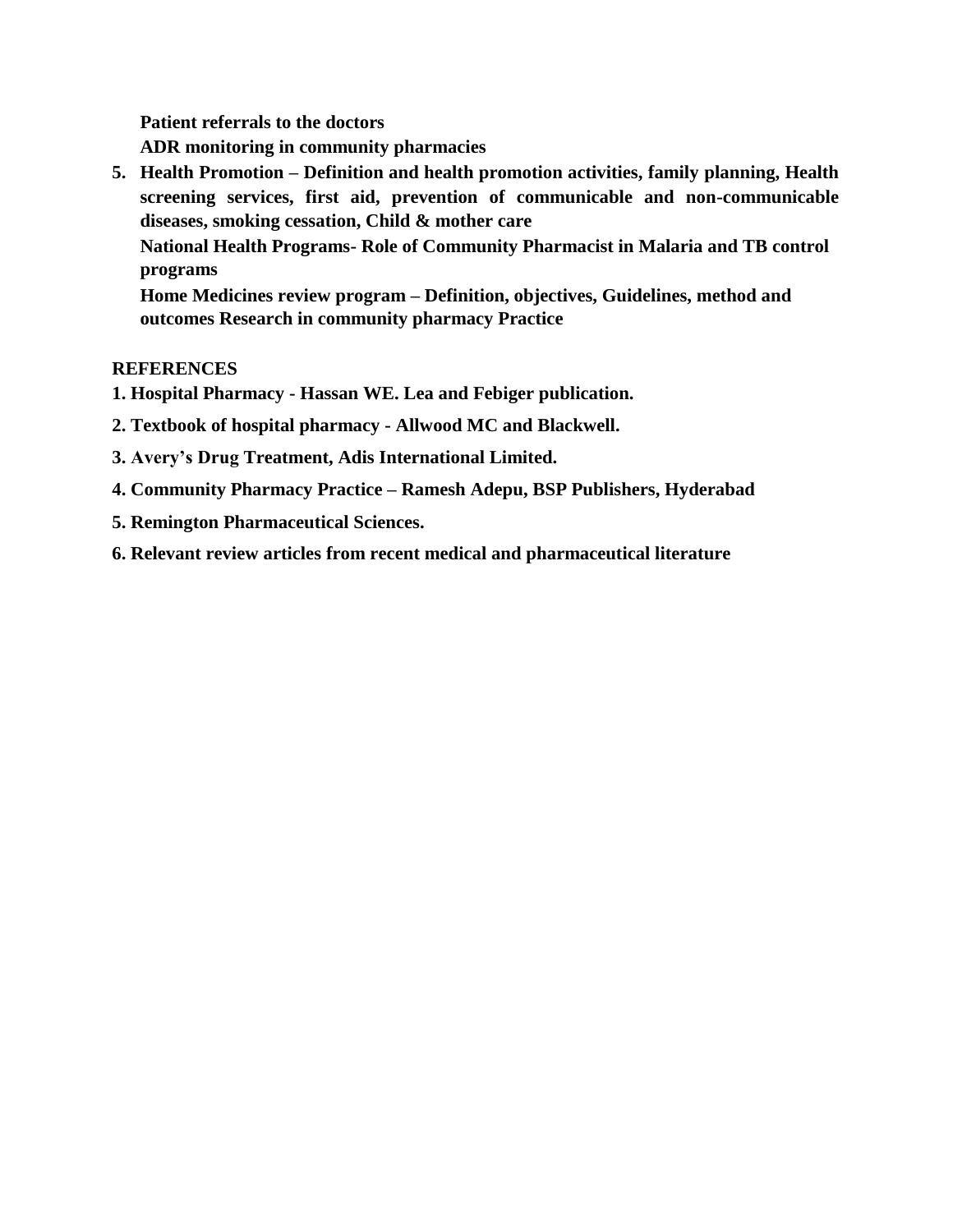### **MANUFACTURING PHARMACY (MHP104T)**

### **Scope**

**This course is designed to provide sufficient knowledge regarding the role of hospital pharmacist in manufacturing and related aspects**

### **Objectives**

**Upon completion of this course it is expected that students shall be able to:**

**Understand the process of manufacturing of various formulations** 

**Understand the handling of various formulation**

**Understand about the quality control of products**

**Have knowledge of various techniques of sterilization**

### **THEORY**

- **1. Hospital formulation, fundamental principles and processes, composition; manufacturing storage and preservation of tablets, liquid, oral products, capsules and dermatological in IP, BPC and NF**
- **2. Study of formulation, manufacture, packing of IV fluids used in hospitals, layout of such units, equipment needed for washing; drying, filteration, filling. Sterilization and labeling of these preparation; merits of manufacturing of IV fluids in hospitals.**
- **3. Study of injectable, vehicle used and manufacturing**
- **4. Study of formulation and preparation of sterile products used in hospitals and different sections of hospitals like ophthalmic solutions; nasal solutions; dialysis solutions; contact lens solution and solution used in organ transplant**
- **5. Organization and development of parenteral admixture, some physical and chemical incompatibility of IV admixture**
- **6. Sterilization; methods and techniques as applicable to hospital pharmacy.**
- **7. Radiopharmaceuticals; procurement; storage; handling dosage and precautions.**
- **8. Pharmacopoeial quality control requirement for all dosage forms handled in hospitals**
- **9. Blood transfusion; collection, storage and administration**

- **1. Lachman L, Lieberman HA, Kanig JL. The theory and practice of industrial pharmacy, 3rd ed., Varghese Publishers, Mumbai 1991.**
- **2. Remington: The Science and Practice of Pharmacy, 20th edition Pharmaceutical Science (RPS)**
- **3. Sinko PJ. Martin's physical pharmacy and pharmaceutical sciences, 5th ed., B.I. Publications Pvt. Ltd, Noida, 2006.**
- **4. Indian Pharmacopoeia. Controller of Publication. Delhi, 1996.**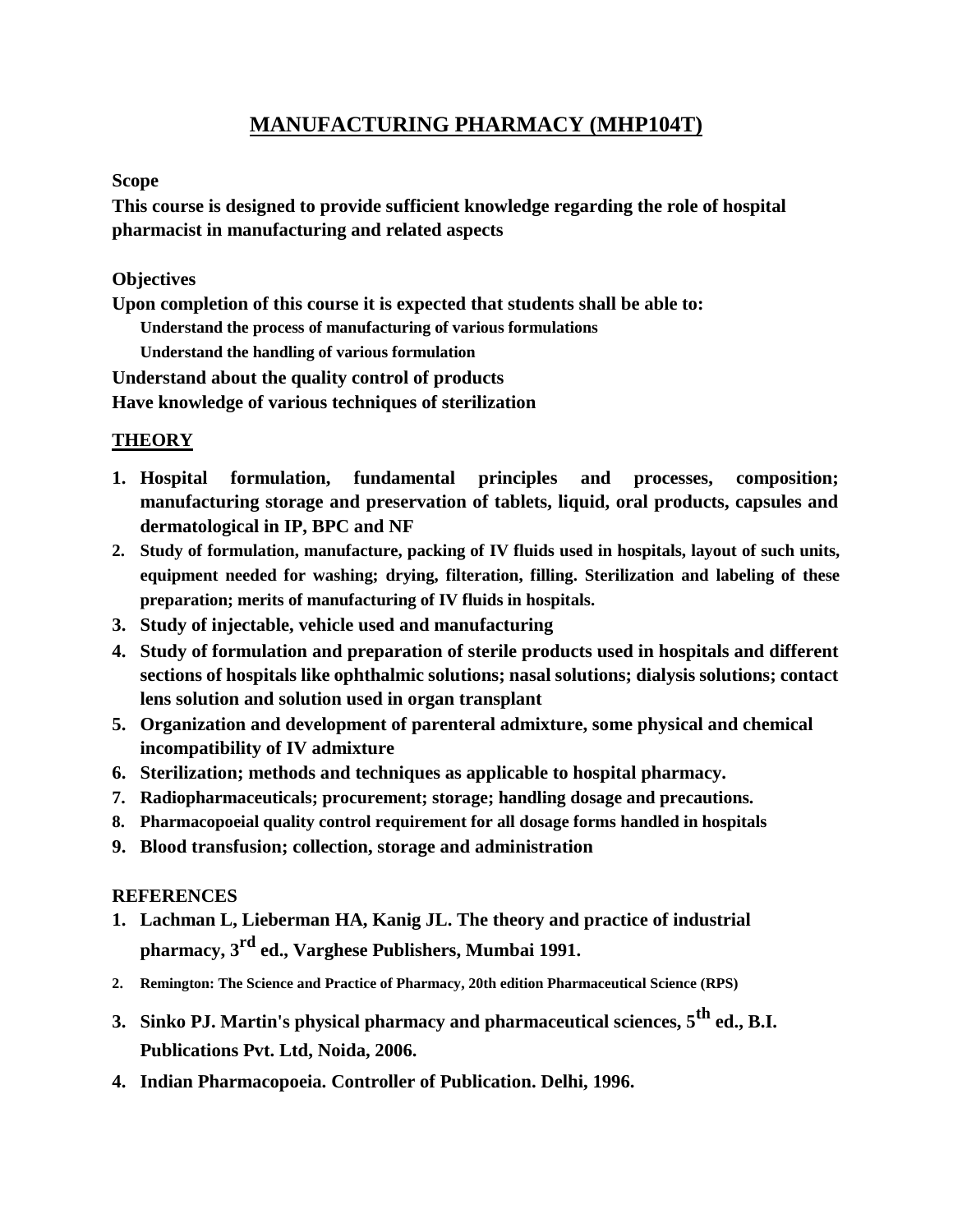- **5. British Pharmacopoeia. British Pharmacopoeia Commission Office, London, 2008.**
- **6. United States Pharmacopoeia. United States Pharmacopeial Convention, Inc, USA, 2003.**
- **7. Dean D A, Evans E R and Hall I H. Pharmaceutical Packaging Technology. London, Taylor & Francis, 1st Edition. UK.**
- **8. Edward J Bauer. Pharmaceutical Packaging Handbook. 2009. Informa Health care USA Inc. New york.**
- **9. Shaybe Cox Gad. Pharmaceutical Manufacturing Handbook. John Willey and Sons, New Jersey, 2008**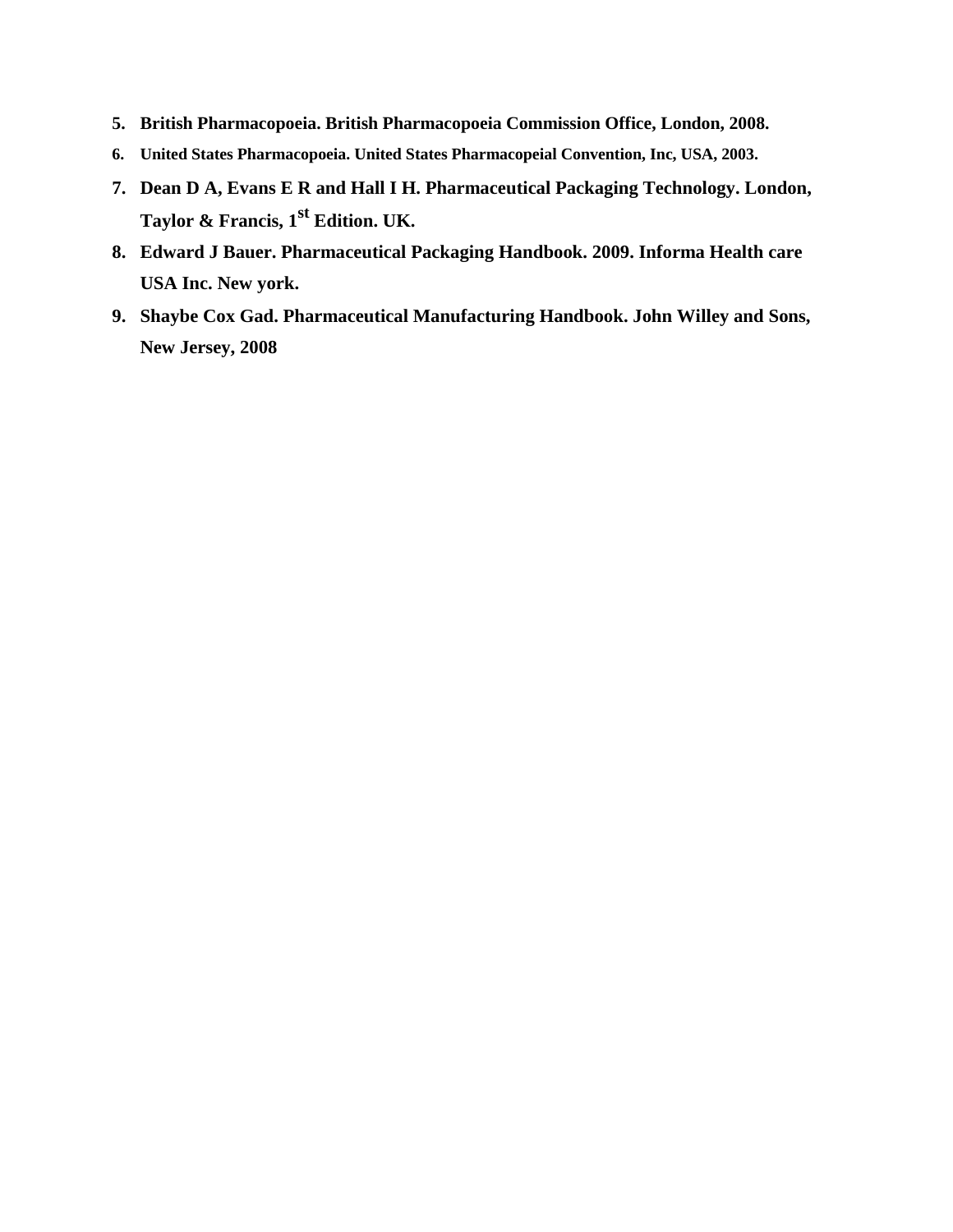## **Hospital Pharmacy Practical-1 (MHP105P)**

- 1. Analysis of pharmacopoeial compounds and their formulations by UV Vis spectrophotometer
- 2. Simultaneous estimation of multi component containing formulations by UV spectrophotometry
- 3. Experiments based on HPLC
- 4. Experiments based on Gas Chromatography
- 5. Estimation of riboflavin/quinine sulphate by fluorimetry
- 6. Estimation of sodium/potassium by flame photometry
- 7. Preparation; sterilization and quality control of several batches of I.V. fluids used in hospitals.
- 8. Preparation and quality control of a) Injections; b) Opthalmic solution; c) Nasal Solutions; d) Dialysis fluids; e) Contact lens solutions; f) Dermatological preparations.
- 9. Sterility testing
- 10. Maintenance and quality control of sterile room.
- 11. Any other experiment relevant to topics covered in the theory.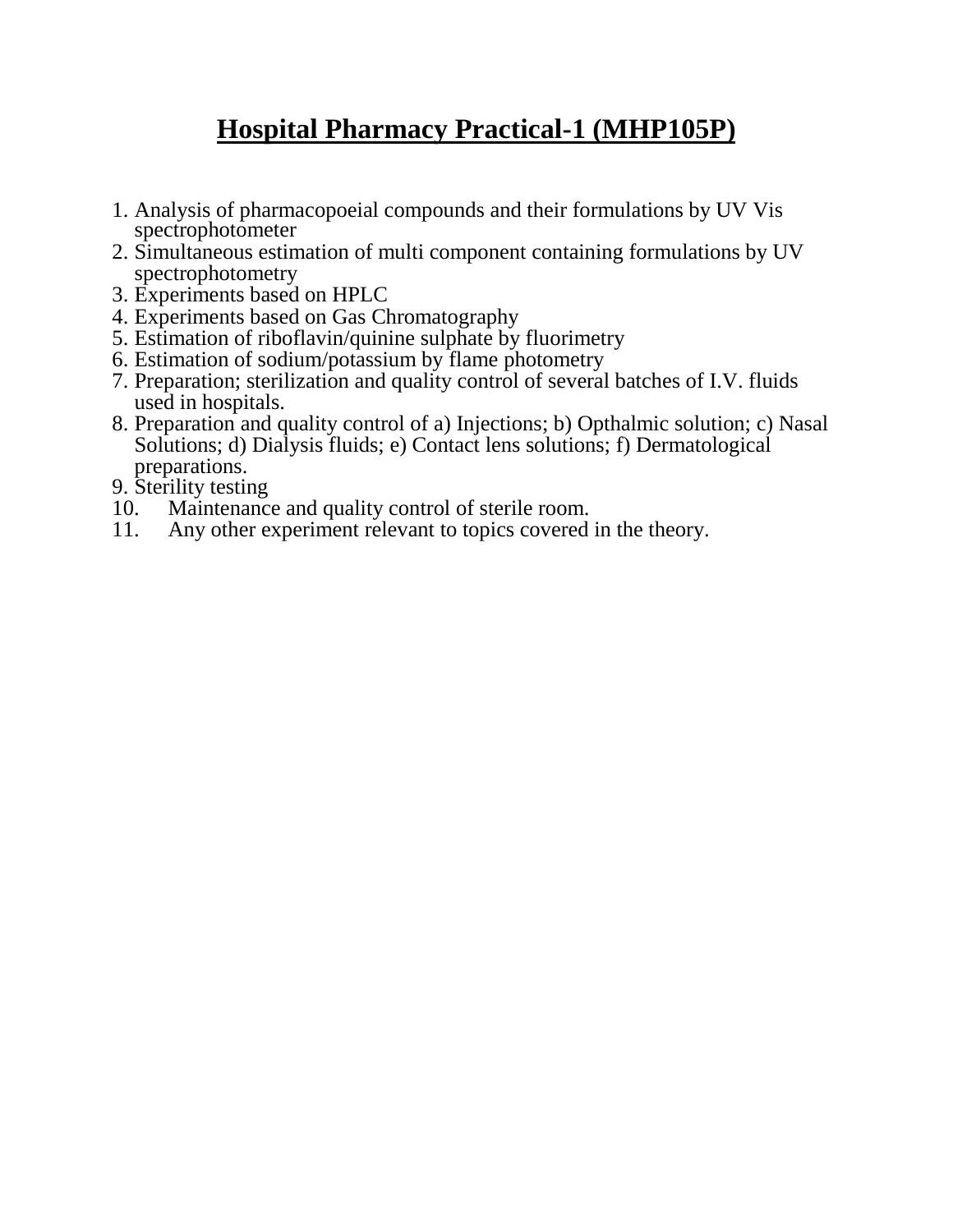### **SECOND SEMESTER**

### **PRINCIPLES OF QUALITY USE OF MEDICINES (MHP201T)**

### **Scope**

**This course is designed to impart basic knowledge and skills that are required to practice quality use of medicines (QUM) in different healthcare settings and also to promote quality use of medicines, in clinical practice, through evidence-based medicine approach.**

### **Objectives**

**Upon completion of this course it is expected that students shall be able to: Understand the principles of quality use of medicines**

**Know the benefits and risks associated with use of medicines Understand regulatory aspects of quality use of medicines Identify and resolve medication related problems Promote quality use of medicines Practice evidence-based medicines**

### **THEORY**

- **1. Introduction to Quality use of medicines (QUM): Definition and Principles of QUM, Key partners and responsibilities of the partners, Building blocks in QMC, Evaluation process in QMC, Communication in QUM, Cost effective prescribing.**
- **2. Concepts in QUM**

**Evidence based medicine: Definition, concept of evidence based medicine, Approach and practice of evidence based medicine in clinical settings**

**Essential drugs: Definition, need, concept of essential drug, National essential drug policy and list**

**Rational drug use: Definition, concept and need for rational drug use, Rational drug prescribing, Role of pharmacist in rational drug use.**

- **3. QUM in various settings: Hospital settings, Ambulatory care/Residential care, Role of health care professionals in promoting the QUM, Strategies to promote the QUM, Impact of QUM on E-health, integrative medicine and multidisciplinary care. QUM in special population: Paediatric prescribing, Geriatric prescribing, Prescribing in pregnancy and lactation, Prescribing in immune compromised and organ failure patients.**
- **4. Regulatory aspects of QUM in India: Regulation including scheduling, Regulation of complementary medicines, Regulation of OTC medicines, Professional responsibility of pharmacist, Role of industry in QUM in medicine development.**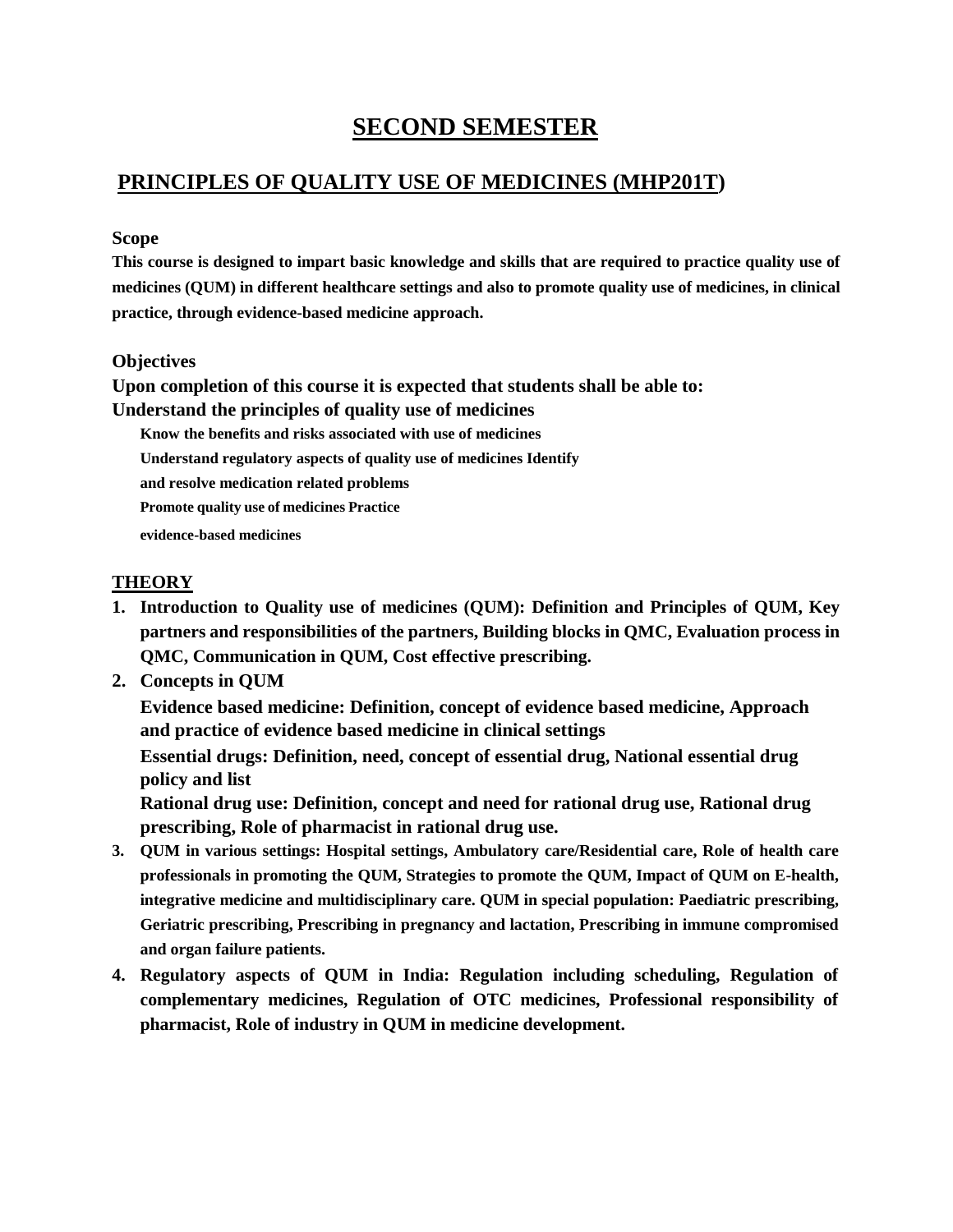**5. Medication errors: Definition, categorization and causes of medication errors, Detection and prevention of medication errors, Role of pharmacist in monitoring and management of medication errors**

**Pharmacovigilance: Definition, aims and need for pharmacovigilance, Types, predisposing factors and mechanism of adverse drug reactions (ADRs), Detection, reporting and monitoring of ADRs, Causality assessment of ADRs, Management of ADRs, Role of pharmacist in pharmacovigilance.**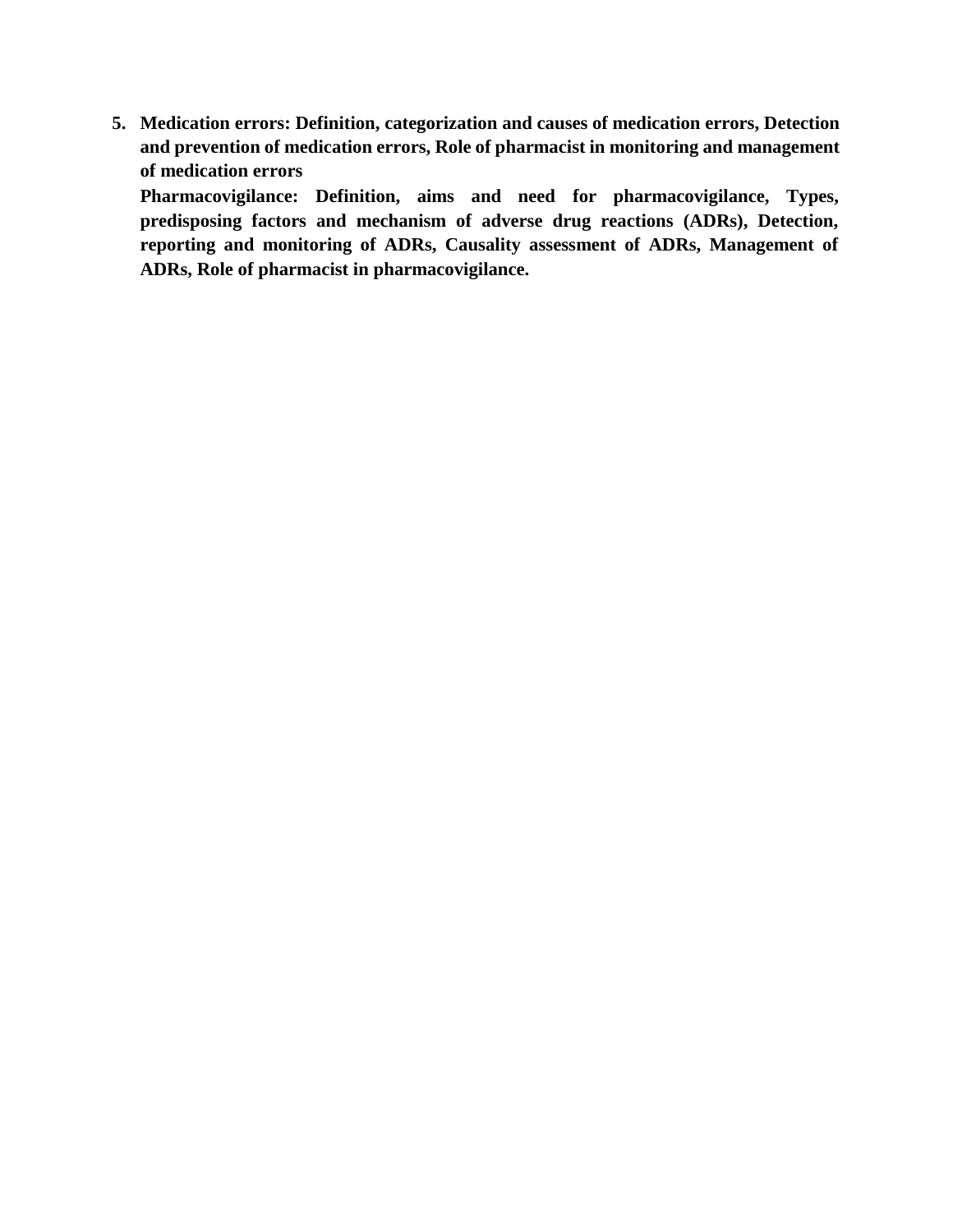### **REFERENCES:**

- **1. A Textbook of Clinical Pharmacy Practice – Essential concepts and skills –Parthasarathi G, Karin Nyfort-Hansen and Milap Nahata**
- **2. Andrews EB, Moore N. Mann's Pharmacovigilance**
- **3. Dipiro JT, Talbert RL, Yee GC. Pharmacotherapy: A Pathophysiologic Approach**
- **4. Straus SE, Richardson WS, Glasziou P, Haynes RB. Evidence-Based Medicine: How to practice and teach it**
- **5. Cohen MR. Medication Errors**
- **6. Online:**

**http://medicinesaustralia.com.au/files/2012/05/MA\_QUM\_External\_Red uced.pdf**

**http://curriculum.racgp.org.au/statements/quality-use-of-medicines/**

**http://www.rug.nl/research/portal/files/14051541/Chapter\_2.pdf**

**7. Relevant review articles from recent medical and pharmaceutical literature.**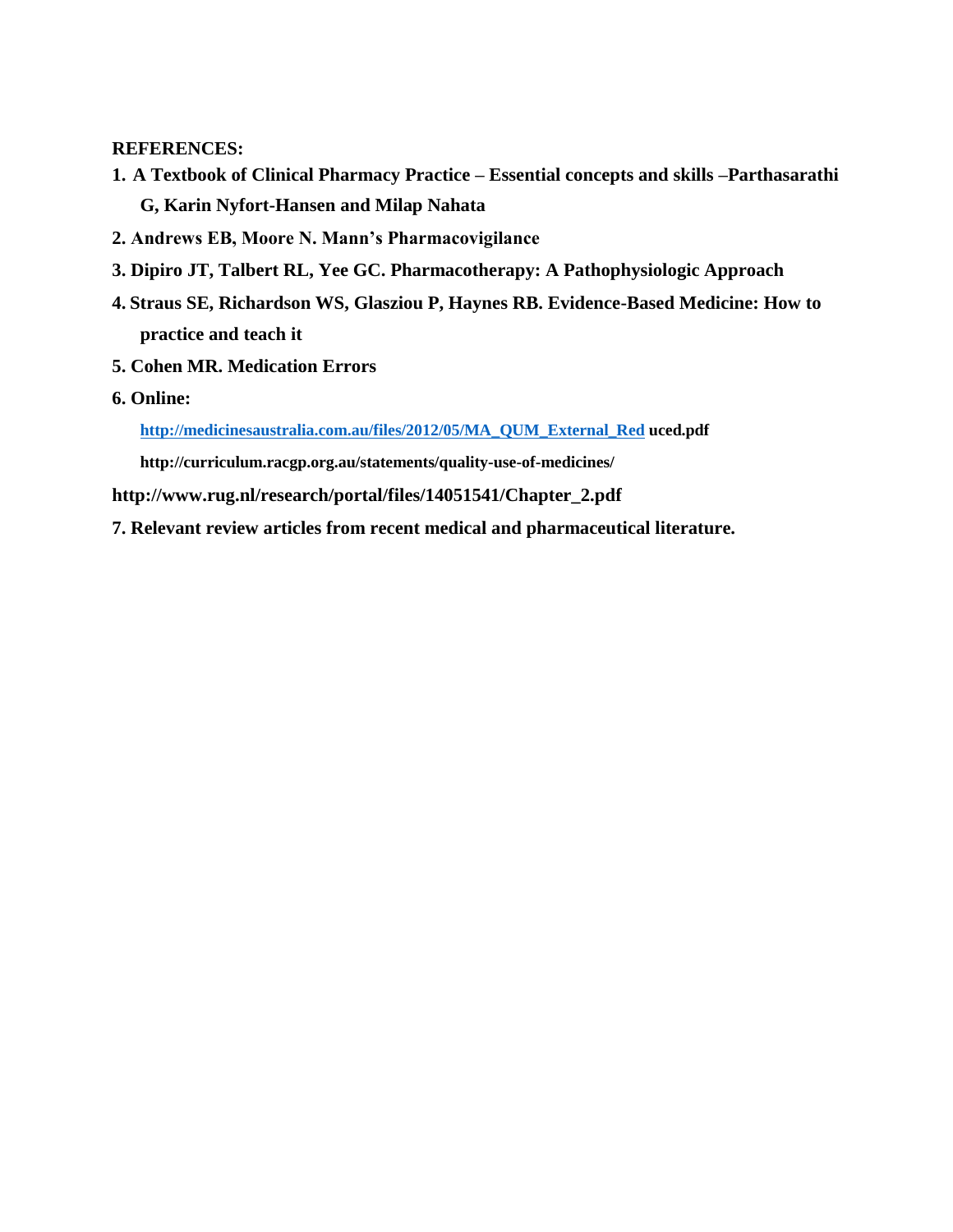### **PHARMACOTHERAPEUTICS II (MHP202T)**

#### **Scope**

**This course aims to enable the students to understand the different treatment approaches in managing various disease conditions. Also, it imparts knowledge and skill in optimizing drug therapy of a patient by individualizing the treatment plan through evidence-based medicines.**

### **Objectives**

**Upon completion of this course it is expected that students shall be able to: Describe and explain the rationale for drug therapy**

**Summarize the therapeutic approach for management of various disease conditions including reference to the latest available evidence Discuss the clinical controversies in drug therapy and evidence based medicine Prepare individualized therapeutic plans based on diagnosis Identify the patient specific parameters relevant in initiating drug therapy, and monitoring therapy (including alternatives, time- course of clinical and laboratory** 

**indices of therapeutic response and adverse effect/s)**

### **THEORY**

- **1. Nervous system: Epilepsy, Parkinson's disease, Stroke, Headache, Alzheimer's disease Neuralgias and Pain pathways and Pain management.**
- **2. Psychiatric disorders: Schizophrenia, Depression, Anxiety disorders, Sleep disorders Drug induced psychiatric disorders Renal system: Acute renal failure, Chronic renal failure, Renal dialysis, Drug induced renal disease**
- **3. Infectious diseases: General guidelines for the rational use of antibiotics and surgical prophylaxis, Urinary tract infections, Respiratory tract infections, Gastroenteritis, Tuberculosis, Malaria, Bacterial endocarditis, Septicemia.**
- **4. Infectious diseases: Meningitis, HIV and opportunistic infections, Rheumatic fever, Dengue fever, H1N1, Helmenthiasis, Fungal infections Gynecological disorders: Dysmenorrhea, Hormone replacement therapy.**
- **5. Oncology: General principles of cancer chemotherapy, pharmacotherapy of breast cancer, lung cancer, head & neck cancer, hematological malignancies, Management of nausea and vomiting, Palliative care**

- **1. Roger and Walker. Clinical Pharmacy and Therapeutics – Churchill Livingstone publication.**
- **2. Joseph T. Dipiro et al. Pharmacotherapy: A Pathophysiologic Approach- Appleton & Lange**
- **3. Robins SL. Pathologic basis of disease -W.B. Saunders publication**
- **4. Eric T. Herfindal. Clinical Pharmacy and Therapeutics- Williams and Wilkins Publication**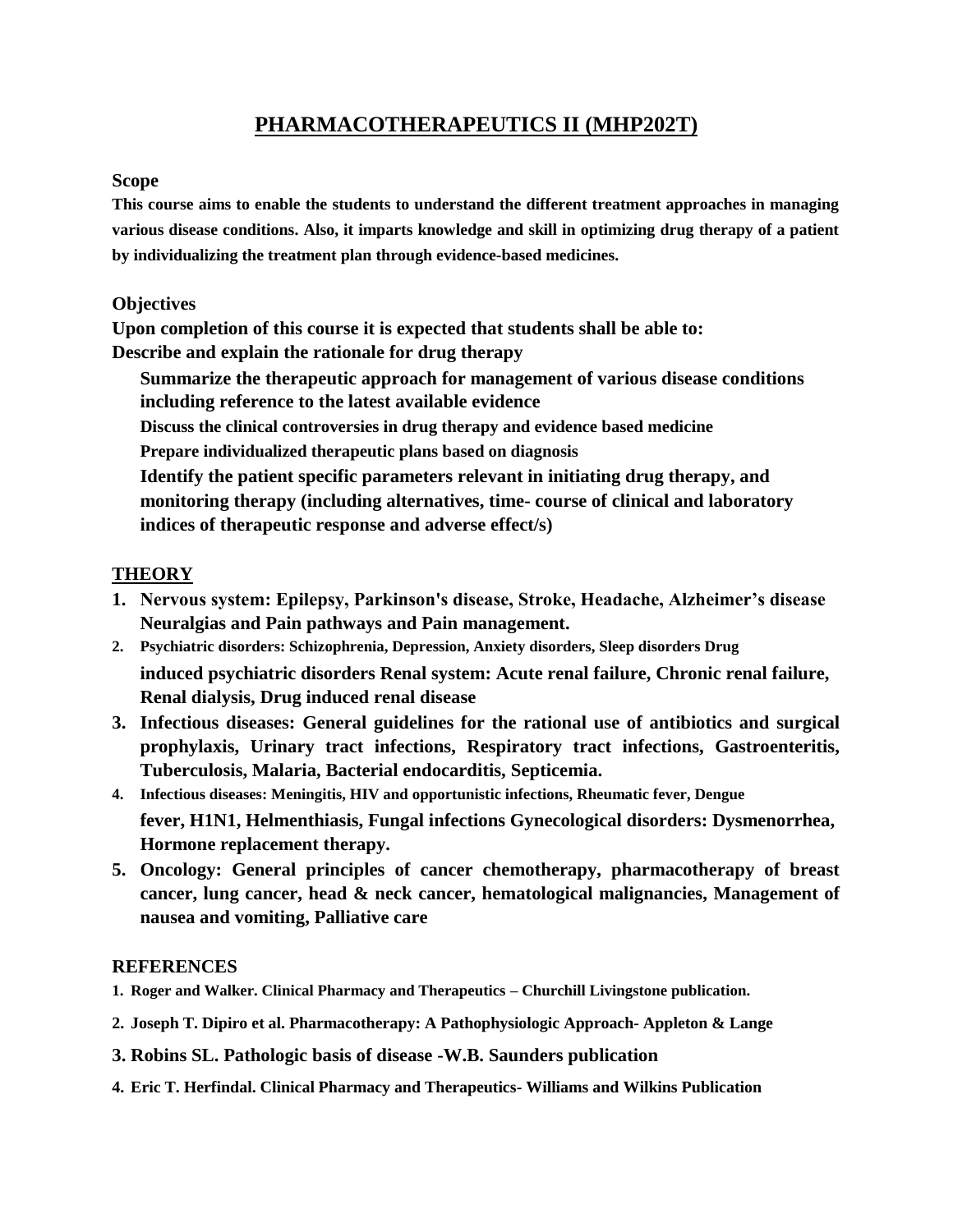- **5. Lloyd Young and Koda-Kimble MA Applied Therapeutics: The clinical Use of Drugs Lippincott Williams and Wilkins**
- **6. Chisholm- Burns Wells Schwinghammer Malone and Joseph P Dipiro. Pharmacotherapy Principles and practice-– McGraw Hill Publication**
- **7. Carol Mattson Porth. Principles of Pathophysiology- Lippincott Williams and Wilkins**
- **8. Harrison's. Principles of Internal Medicine - McGraw Hill**
- **9. Relevant review articles from recent medical and pharmaceutical literature**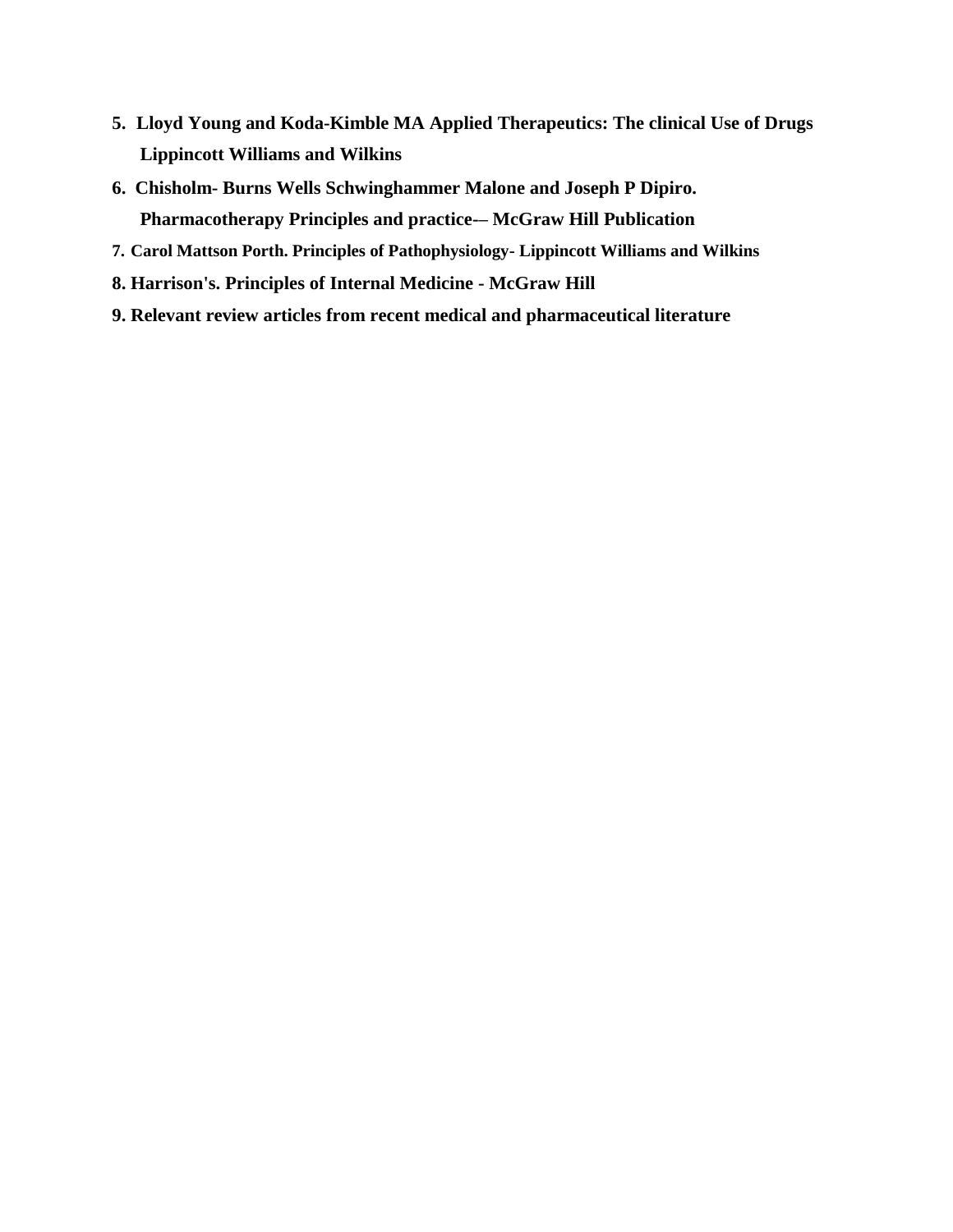### **PHARMACEUTICAL FORMULATION & CONTROL (MHP203T)**

### **Scope**

**This course is design to provide knowledge regarding the quality aspects of manufacturing in hospital pharmacy setup. Moreover, it imparts knowledge regarding the regulatory considerations while handling drug products**

### **Objectives**

**Upon completion of this course it is expected that students shall be able to: Understand the Preformulation aspects of drug product**

**Understand the quality control and quality assurance aspects of manufacturing Have knowledge of various regulatory frameworks Have knowledge of process of clinical trial with respect to own role**

### **THEORY**

- **1. Preformulation studies; pka, solubility, dissolution rate, partition coefficient, crystal morphology, polymorphism, powder flow, surface characteristics.**
- **2. Solubilization techniques; methods of solubilization including addition of co solvents, surface active agents, complexation, hydro trophy, chemical modification.**
- **3. Dissolution testing; dissolution apparatus (basket & peddle), dissolution rate testing for suspension, topical, suppositories and sustained release products in-vivo in-vitro correlation.**
- **4. Formulation of sustained release products: calculation of dose where maintenance dose is released by zero order and first order process. Oral sustained release dosage form e.g. diffusion system, dissolution system, osmotic system and ion exchange system. Parenteral S.R. dosage form, I. M. injection (aqueous suspension and oil formulation), implants (subcutaneous device, intra uterine device), transdermal device. Targeted drug delivery system e.g. nanoparticle liposome, resealed erythrocytes**
- **5. Product stability; chemical and physical stability of pharmaceutical dosage form, accelerated solubility testing & shelf life evaluation, influence of packaging component, dosage form stability.**
- **6. Quality assurance: quality assurance concept, operation of a quality assurance system, function of quality control, analytical control, quality control charts, GMP, process development manufacturing facilities, procedure records, product recall, documentation, good laboratory practices**
- **7. Drug regulatory affairs. Definition of drug label, new drug, investigational drug as per D&C act (India) & FDA (USA), new drug application, drug efficacy study, implementation review, labeling requirements of OTC drugs, prescription drugs (schedule H, X narcotics), warning notice package inserts, CGMP.**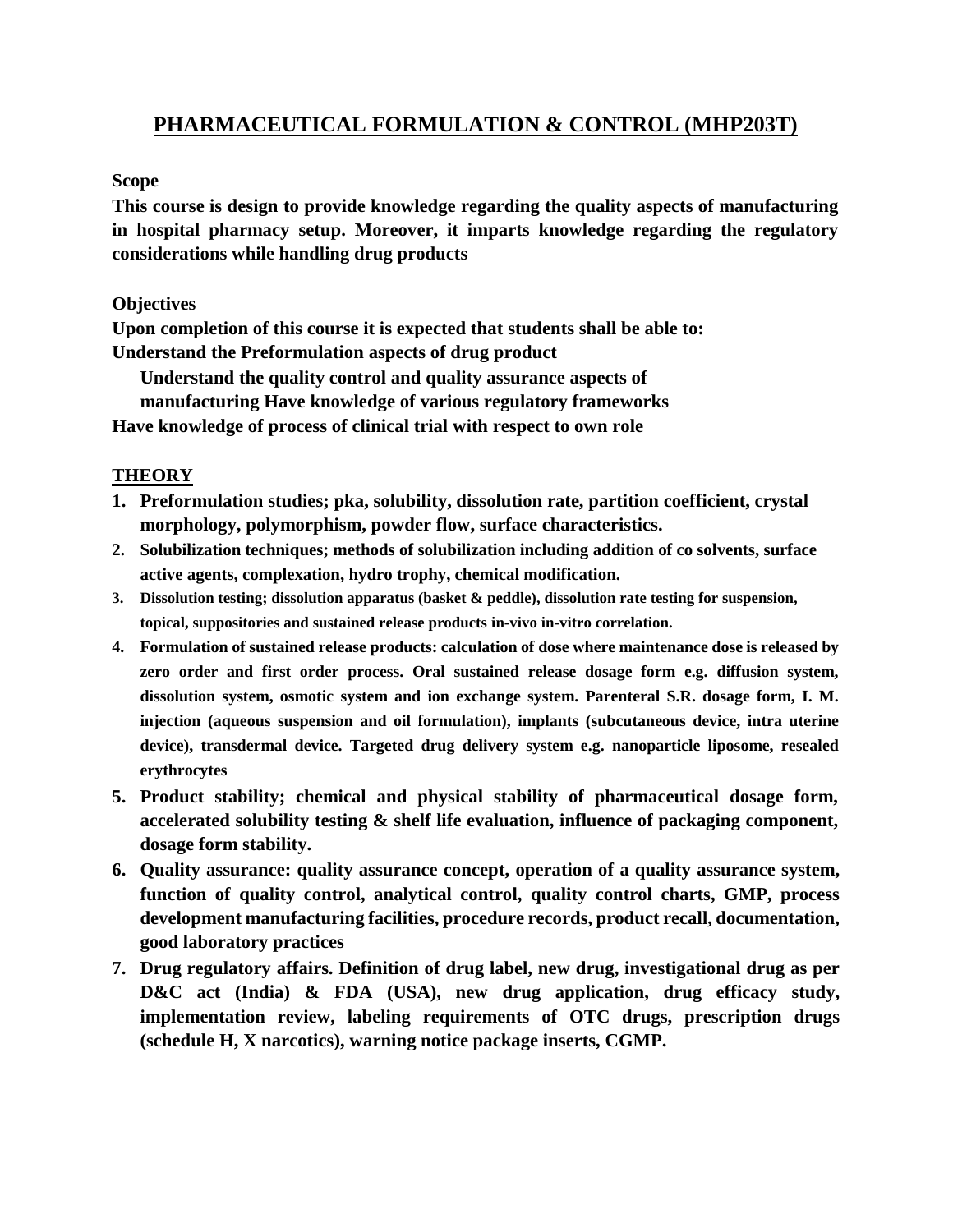- **8. Clinical trial of drug substances; pre-trial testing, design of clinical trials, choice of patients, monitoring of clinical trials, documentation, compatibility of performance, manufacturing & quality control of products & placebo, analysis of results, role of pharmacists in clinical trial**
- **9. Post marketing surveillance of new products**

- **1. Lachman L, Lieberman HA, Kanig JL. The theory and practice of industrial pharmacy, 3rd ed., Varghese Publishers, Mumbai 1991.**
- **2. Remington: The Science and Practice of Pharmacy, 20th edition Pharmaceutical Science (RPS)**
- **3. Sinko PJ. Martin's physical pharmacy and pharmaceutical sciences, 5th ed., B.I. Publications Pvt. Ltd, Noida, 2006.**
- **4. Y. W. Chien, Novel Drug Delivery System, 2nd edition, revised and expended, Marcel Dekker Inc, New York, 1992**
- **5. Good manufacturing practices for pharmaceuticals: A plan for total quality control, second edition; By Sidney H. Willig**
- **6. FDA regulatory affairs: a guide for prescription drugs, medical devices and biologics. Edited by Douglas J. Pisano, David Mantus.**
- **7. Handbook of clinical research. Julia Lloyd and Ann Raven Ed. Churchill Livingstone**
- **8. Principles of Clinical Research edited by Giovanna di Ignazio, Di Giovanna and Haynes.**
- **9. Central Drugs Standard Control Organization. Good Clinical Practices- Guidelines for Clinical Trials on Pharmaceutical Products in India. New Delhi: Ministry of Health.**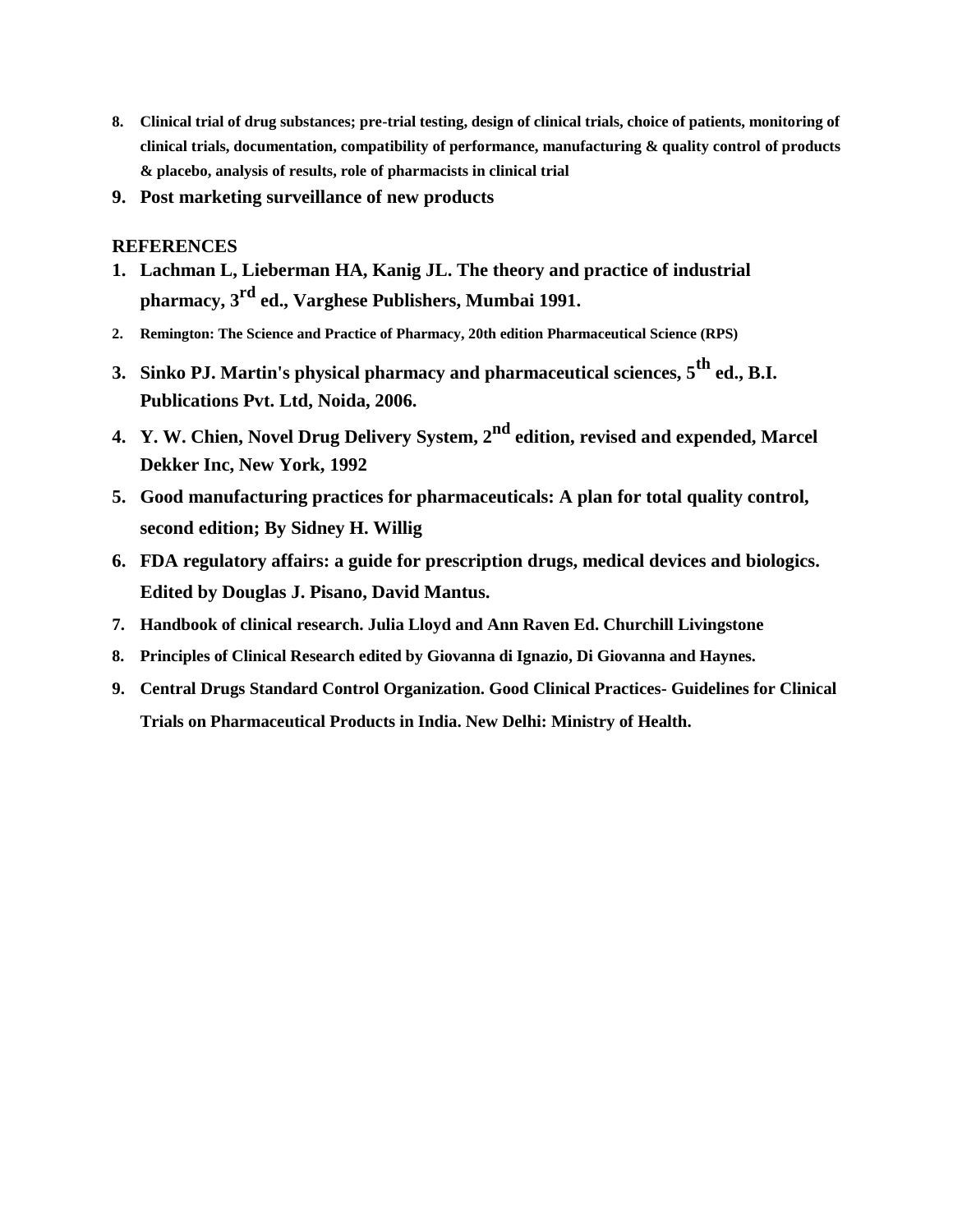### **PHARMACOEPIDEMIOLOGY & PHARMACOECONOMICS (MHP 204T)**

#### **Scope**

**This course enables students to understand various pharmacoepidemiological methods and their clinical applications. Also, it aims to impart knowledge on basic concepts, assumptions, terminology, and methods associated with Pharmacoeconomics and health related outcomes, and when should be appropriate Pharmacoeconomic model should be applied for a health care regimen.**

#### **Objectives**

**Upon completion of this course it is expected that students shall be able to:**

**Understand the various epidemiological methods and their applications** 

**Understand the fundamental principles of Pharmacoeconomics.**

**Identify and determine relevant cost and consequences associated with pharmacy products and services.**

**Perform the key Pharmacoeconomics analysis methods**

**Understand the Pharmacoeconomic decision analysis methods and its** 

**applications. Describe current Pharmacoeconomic methods and issues.**

**Understand the applications of Pharmacoeconomics to various pharmacy settings.**

### **THEORY**

**1. Introduction to Pharmacoepidemiology: Definition, Scope, Need, Aims & Applications;**

**Outcome measurement: Outcome measures, Drug use measures: Monetary units, Number of prescriptions, units of drug dispensed, defined daily doses, prescribed daily doses, Diagnosis and Therapy surveys, Prevalence, Incidence rate, Monetary units, number of prescriptions, unit of drugs dispensed, defined daily doses and prescribed daily doses, medications adherence measurements.**

**Concept of risk: Measurement of risk, Attributable risk and relative risk, Time- risk relationship and odds ratio**

- **2. Pharmacoepidemiological Methods: Qualitative models: Drug Utilization Review; Quantitative models: case reports, case series, Cross sectional studies, Cohort and case control studies, Calculation of Odds' ratio, Meta analysis models, Drug effects study in populations: Spontaneous reporting, Prescription event monitoring, Post marketing surveillance, Record linkage systems, Applications of Pharmacoepidemiology**
- **3. Introduction to Pharmacoeconomics: Definition, history of Pharmacoeconomics, Need of Pharmacoeconomic studies in Indian healthcare system. Cost categorization and resources for cost estimation: Direct costs. Indirect costs. Intangible costs. Outcomes and Measurements of Pharmacoeconomics: Types of outcomes: Clinical outcome, Economic**

**outcomes, Humanistic outcomes; Quality Adjusted Life Years, Disability Adjusted**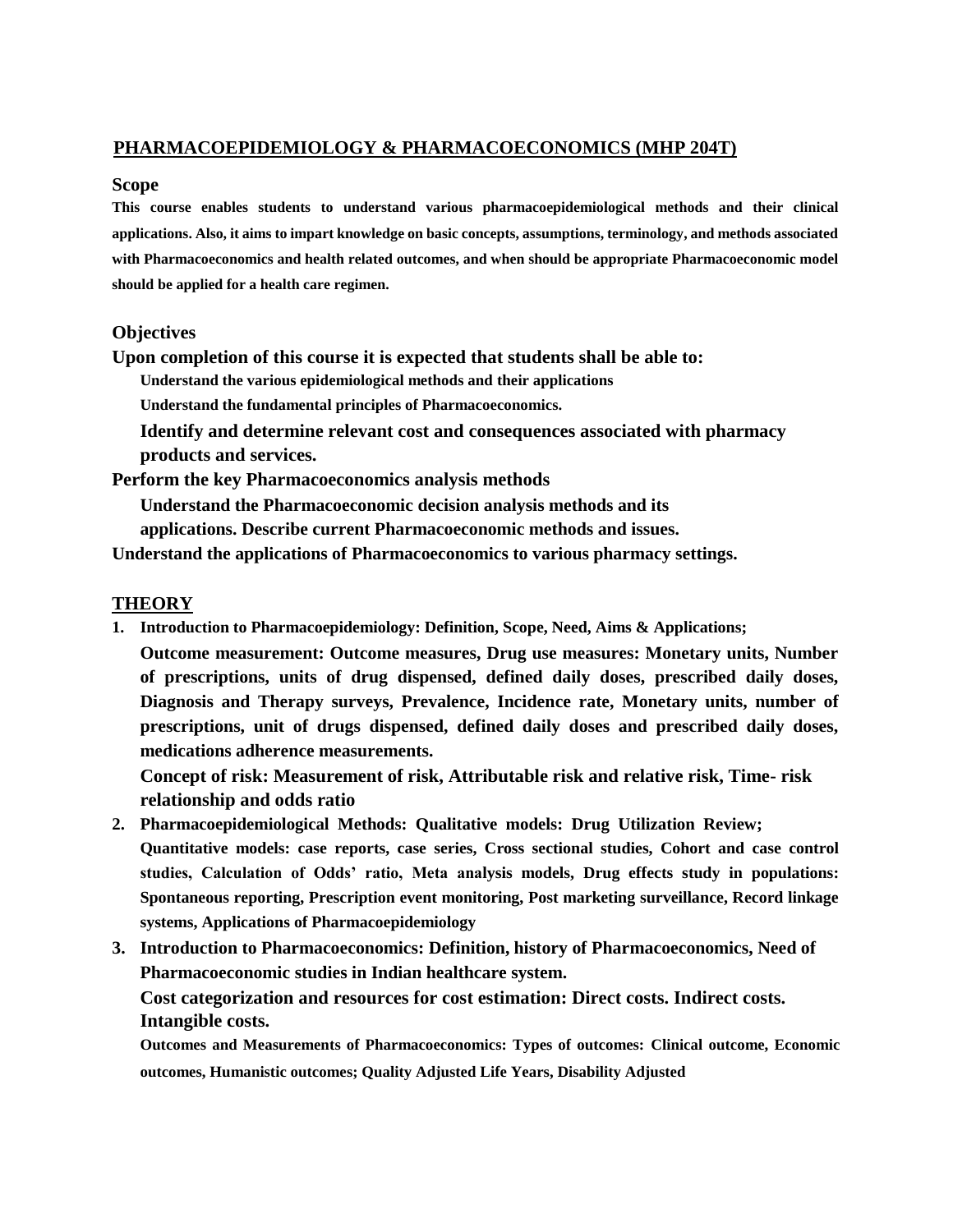**Life Years Incremental Cost Effective Ratio, Average Cost Effective Ratio. Person Time, Willingness To Pay, Time Trade Off and Discounting.**

- **4. Pharmacoeconomic evaluations: Definition, Steps involved, Applications, Advantages and disadvantages of the following Pharmacoeconomic models: Cost Minimization Analysis (CMA), Cost Benefit Analysis (CBA), Cost Effective Analysis (CEA), Cost Utility Analysis (CUA), Cost of Illness (COI), Cost Consequences Analysis (COA).**
- **5. Definition, Steps involved, Applications, Advantages and disadvantages of the following: Health related quality of life (HRQOL): Definition, Need for measurement of HRQOL, Common HRQOL measures. Definition, Steps involved, Applications of the following: Decision Analysis and Decision tree, Sensitivity analysis, Markov Modeling, Software used in pharmacoeconomic analysis, Applications of Pharmacoeconomics.**
- **1. Rascati K L. Essentials of Pharmacoeconomics, Woulters Kluwer Lippincott Williams & Wilkins, Philadelphia.**
- **2. Thomas E Getzen. Health economics. Fundamentals and Flow of Funds. John Wiley & Sons, USA.**
- **3. Andrew Briggs, Karl Claxton, Mark Sculpher. Decision Modelling for Health Economic Evaluation, Oxford University Press, London.**
- **4. Michael Drummond, Mark Sculpher, George Torrence, Bernie O'Brien and Greg Stoddart. Methods for the Economic Evaluation of Health Care Programmes Oxford University Press, London.**
- **5. George E Mackinnon III. Understanding health outcomes and pharmacoeconomics.**
- **6. Graker, Dennis. Pharmacoeconomics and outcomes.**
- **7. Walley, Pharmacoeconomics.**
- **8. Pharmacoeconomic – ed. by Nowakowska – University of Medical Sciences, Poznan.**
- **9. Relevant review articles from recent medical and pharmaceutical literature**